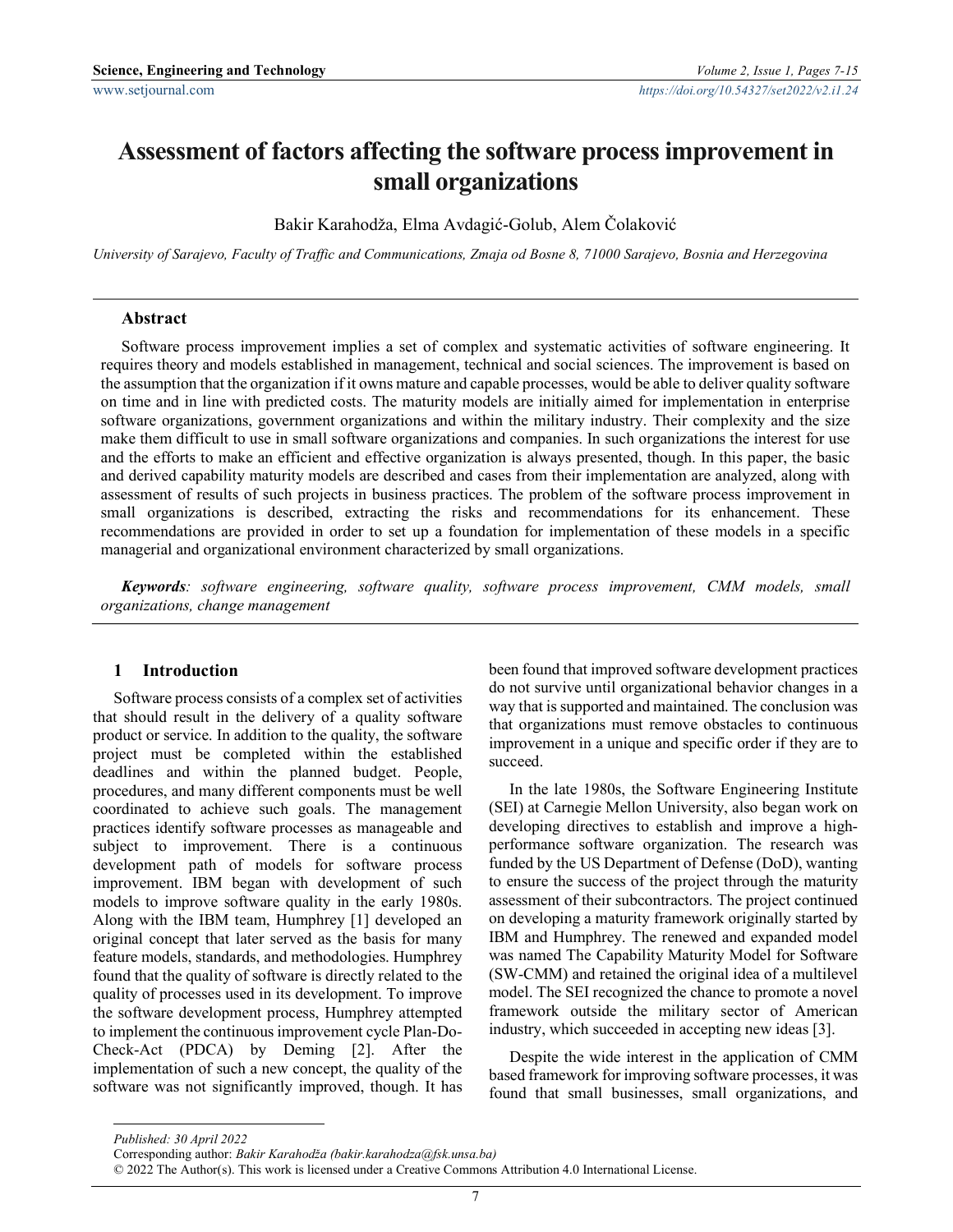small projects encounter certain difficulties in its implementation [4]. CMM models mostly relate to software practice in large projects and software organizations. In addition, many of these practices are unsuitable for small projects, which are prevalent not only in small businesses and small software organizations but also in large businesses. Small projects within such organizations often act as small organizations, i.e. independent cost centers. Although the authors of CMM have repeatedly emphasized CMM was created for any project and any organization, there is a general conclusion that CMM cannot be applied in an integral form in small and medium organizations [5].

Software process improvement (SPI) is defined as a complex, systematic, and highly professional activity of software engineering that requires theory and models, skilled technical staff and managers, and motivated and ready top management [1]. From the very definition, one can recognize some of the principles, but also the preconditions for SPI. Given that the software process is by definition a complex set of activities and operations, it can be concluded that any attempt to improve these processes is at least as demanding. The challenge thus becomes multiplied: perform SPI in a small software organization and try to identify a large set of constraints and then overcome them.

The rest of the paper is organized as follows: Section "Capability maturity models" summarizes and discusses several capability maturity models, such as CMM and CMMI. In "IDEAL process improvement life cycle" we detail one of the most often used approaches to continuous improvement and describe its steps. In "Software process improvement in small organizations" we present and discuss SPI in small organizations, and describe the common factors constraining or enabling the process improvement, along with proposed prerequisites with success. We conclude the article in "Conclusion".

## 2 Capability maturity models

In the last several decades, from the first edition of CMM for Software ver.1.0 to the present, CMM-based frameworks have traversed a complex path from a specialized model for evaluating bidders for the U.S. military industry, up to a framework with a broad set of guidelines for software process improvement. Each CMM model is designed as a so-called maturity model. The maturity model is defined as a structured set of elements that describe the characteristics of effective processes [6]. The idea of the SEI was to provide a place where an organization could start, i.e. from where it can be launched in activities to improve software processes. They took long lasting knowledge and experience in SPI along with already adopted terminology and common vision within the academic and business community.

According to the SEI, CMM is defined as "a reference model of process maturity in a specified discipline, used to improve and assess a group's ability to perform those disciplines" [7]. Also, CMM models are described as "a set of public criteria that describe the characteristics of an organization that has successfully implemented process improvements" [8].

CMM models differ from each other in:

- Disciplines: software engineering, systems engineering, etc.
- Definitions of maturity, i.e. ways to improve the process, and
- Structures: phase or continuous.

Inspired by the success of CMM-based software improvements, various organizations have sought to apply this concept to other critical engineering disciplines. As they were the most competent with their basic knowledge of maturity models, SEI initiated the coordination of international efforts to develop the Systems Engineering Capability Maturity Model (SE-CMM) and the Integrated Product Development Capability Maturity Model (IPD-CMM).

In addition to these models, People CMM and Software Acquisition CMM have been developed, which are similar to CMM for software with their architecture, basic principles, and support practices. Several other projects were later launched in an attempt to create an international standard for process management. The project started in 1991 and was named SPICE (Software Process Improvement and Capability Determination), and since 1993 it has been covered by ISO / IEC 15504 [9] covered by the ISO and the International Electrotechnical Commission (IEC).

The rest of the chapter describes the SEI models in more detail, especially CMM for Software, which was first developed, following with the CMM Integration.

# 2.1 Software CMM

The Software CMM (SW-CMM) is a first developed maturity model, and very quickly achieved broad success. It later became a foundation for all other maturity models. In 1987, the SEI (Software Engineering Institute) was commissioned by the US Department of Defense to develop a method for determining the capabilities of software contractors who bid for the Air Force. As a result of these activities, a questionnaire (now known as the Maturity Questionnaire - MD) and a bidder's evaluation method (The Software Capability Evaluation - SCE) were first developed.

CMM is based on five levels of process maturity, ranging from level one (1) to level five (5). The level one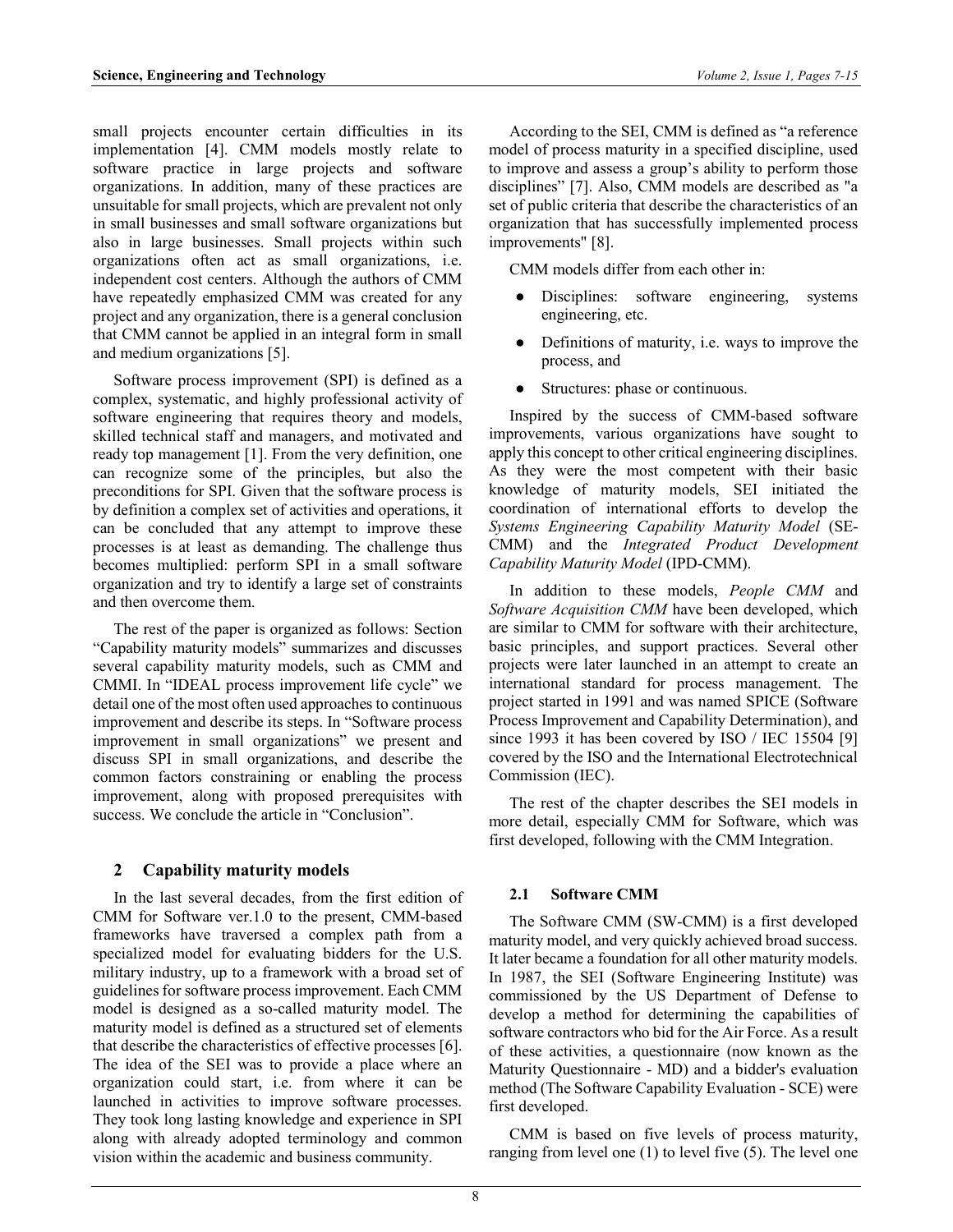is the initial level of maturity - the lowest degree and each subsequent level of maturity consist of key process areas (KPA), such as e.g. Requirements Management (RM) or Software Project Planning (SPP). These areas are organized by certain characteristics. Each KPA has specific goals that must be met and all KPAs at some level must be met to demonstrate that the level of maturity in the organization has been achieved. Achieving the KPA at one level allows the organization to initiate improvement activities at the next, higher level.

In this way, SW-CMM reached the desired outcome: customers are able to identify the advantages, disadvantages, and potential risks of working with their software vendors - each level indicates the state of maturity of the entire software organization. The SW-CMM is written in a hierarchical form containing an abstraction of axioms and universal knowledge applicable to software engineering and project management with detailed instructions and examples (Figure 1).

The five levels and key process areas that describe them are as follows:

- 1. Level Initial describes software processes as adhoc, and often chaotic. Only a few processes have been defined, and success practically depends on individual efforts and so-called heroes within the organization. It takes tremendous effort from management and employees to overcome difficulties in software development that is constantly unpredictable. Plans, budget, functionality and product quality change depending on the motivation of individuals, and their skills and knowledge.
- 2. Level Repeatable establishes the basic management processes for software development projects: monitoring costs, monitoring product plans and functionality. The necessary process discipline is established to replicate previous successes on projects with similar applications, although project-specific processes may differ. The basic elements of management control are built-in and the development itself can be described as disciplined because the monitoring and planning of the process are more stable.
- 3. Level Defined documents, standardizes and integrates software processes for both management and engineering processes into standard software processes within the organization. All projects use proven and customized versions of the standard processes within the organization. An education

program is implemented throughout the organization so that managers and other employees acquire the necessary knowledge and skills in projects. Development processes are defined as standardized and consistent, and software engineering and managerial jobs are stable and repeatable.

- 4. Level Quantitatively Manageable collects detailed procedures for software processes and product quality. Productivity and quality are measured in each of the major software process activities and in all projects. These measurements are defined and consistent. The causes and consequences of the whole development process are already very well-known and there are no unpredictable situations. Corrective actions are used in case of approaching the set product quality limits.
- 5. Level **Optimizing** continuously improves processes by enabling quantitative feedback from processes, innovative ideas, and technologies. The data on the effectiveness of software processes are used to conduct a cost-benefit analysis of new technologies and proposed changes in the software production process. Continuous improvements are being sought to expand capabilities and areas of application.

The Key Process Areas (KPA) in the CMM are met by achieving the objectives described in the key procedures and examples. There are also informative components that provide guidance on model interpretation. There are 52 objectives and 316 key practices for 18 key process areas. Practices and examples describe what good engineering and management practices are, but they are not exclusive in how to implement processes. Under the term "general characteristics", the CMM identifies institutional activities that stabilize all key process areas. Concepts such as measurement, training, documented procedures, executive policies, top management support, appropriate tools, verification of practices, and continuous process improvement are gradually included within levels. Examples of KPAs are as follows (Level 2):

- Requirements Management RM
- Software Project Planning SPP
- Software Project Tracking & Oversight SPTO
- Software Subcontract Management SSM
- Software Quality Assurance SQA
- Software Configuration Management SCM.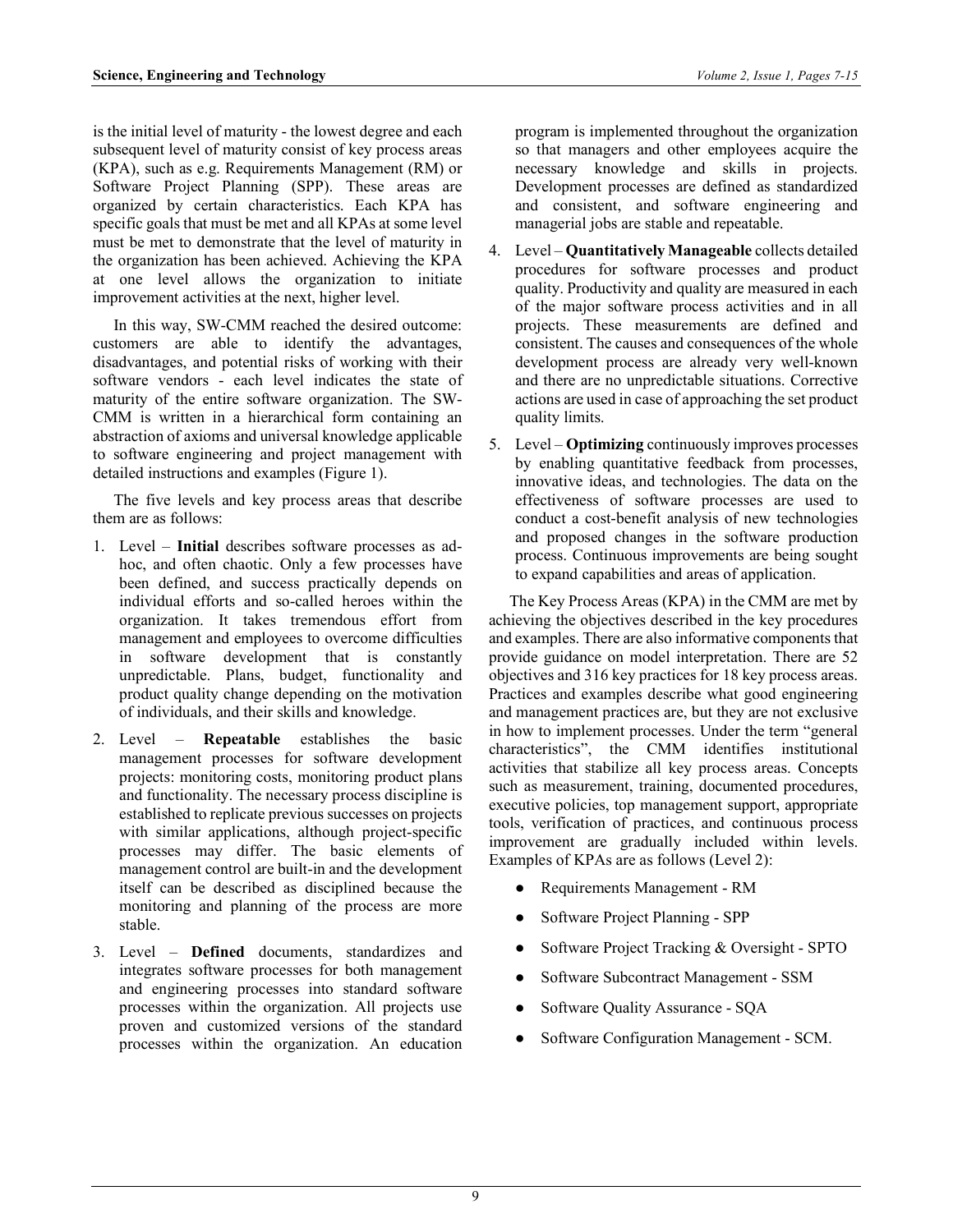

Figure 1. Hierarchical structure of the SW-CMM model

#### 2.2 Software CMM Integration

SW-CMM has achieved acquisition and expansion in the commercial IT sector, certain criticisms, redesigns, releases of legacy models, as well as innovative versions issued by the SEI itself. Models for other disciplines such as systems engineering, integrated product development, and others have been developed. Although many organizations found these models useful, they also faced problems caused by inconsistencies when integrating with other models, such as the ISO family of standards and other process improvement programs. For that reason, in 2000 the initiative to integrate various CMM frameworks into a single set of integrated models was announced. The result of this initiative is the creation of CMM Integration (CMMI). This model has undergone several editions and has further popularized this approach to software process improvement [10]. CMMI terminology is very similar to the original version of CMM. For example, Key Practices are now defined as Specific Practices. Seven new Process Areas have been added, four of which relate to Integrated Product and Process Development (IPPD) and Supplier Sourcing (SS). There are now 25 Process Areas (PAs), unlike the CMM which had 18 Key Process Areas (KPAs).

The major change is in the way it is implemented and applied. CMMI can be applied through continuous or phased presentation. Continuous presentation allows the organization to choose the sequence of improvements that best suit their business goals and mitigate potential risks. The phased presentation provides a previously proven sequence of improvement, starting with basic managerial practices and advancing through successive levels, where each serves as a foundation for transition to the next level.

In a continuous presentation, a given process area is defined by its Capability level and each Process area can exist in any of the six capability levels, independent of other process areas (Figure 2). Here, the term "level of maturity" refers to a predefined group of process areas that exist at the same level of maturity, while the term "level of capability" refers to only one process area.



Figure 2. CMMI continuous presentation of capability levels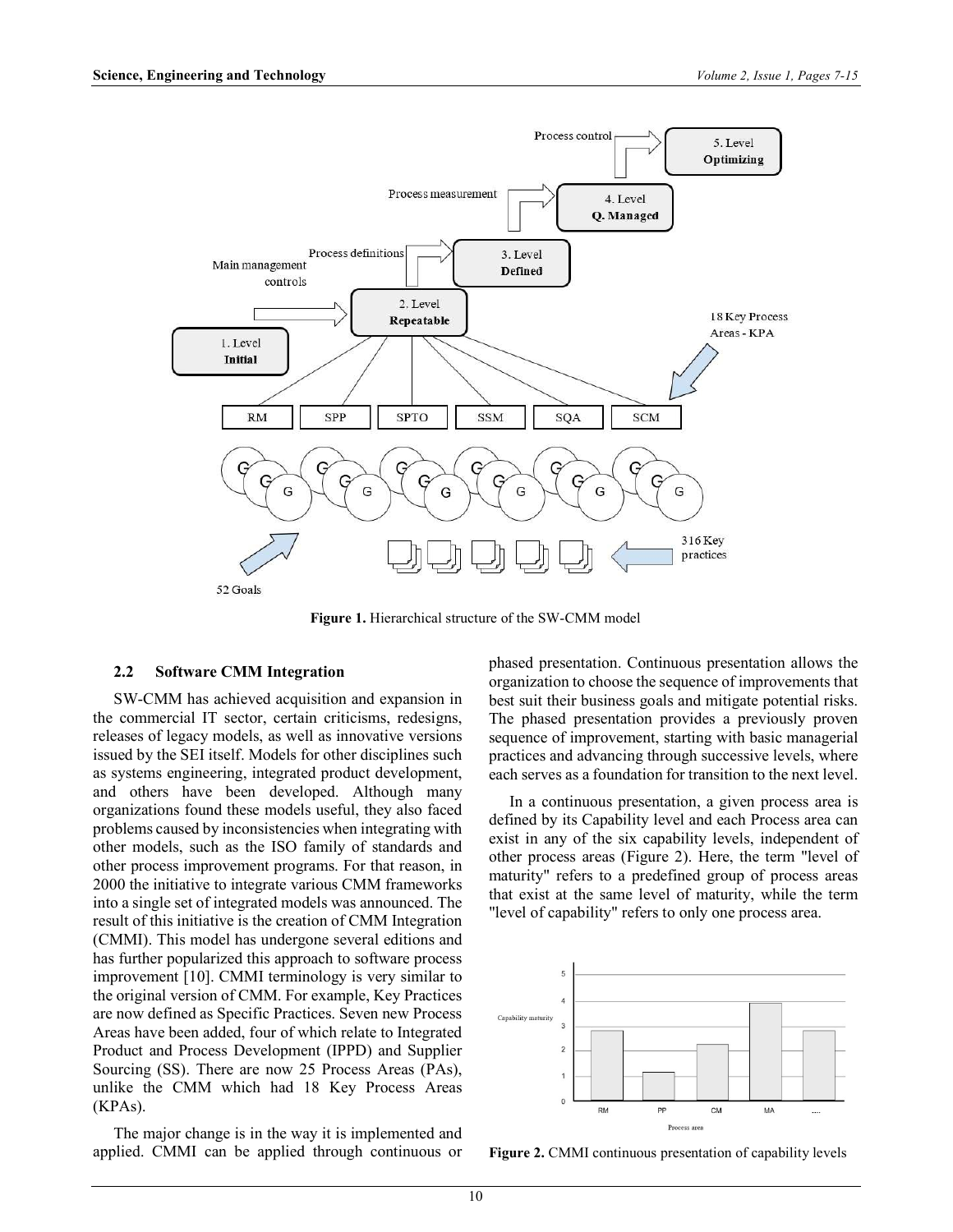

Figure 3. IDEAL process improvement life cycle

## 3 IDEAL process improvement life cycle

During the implementation of CMM models in various organizations, the need for specific guidelines for the implementation of the model is recognized. The reason for creating a specific approach is obvious. The attempt to improve is so complex and its effect is so far-reaching that it requires a specialized and systematic approach to manage a kind of improvement lifecycle. In order to fulfill such requirements, SEI has developed the IDEAL model. It's aimed to complete the lifecycle of software process improvement based on the CMM framework in an organization.

IDEL provides an approach to continuous improvement by highlighting the steps needed to establish an improvement program. Following IDEAL's phases, activities, and principles, the model provides a form of a disciplined engineering approach to improvement. The focus is set on the management of improvement programs, as well as establishment of a long-term improvement strategy. The model consists of five phases:

- 1. Initiating–Laying the groundwork for the improvement.
- 2. Diagnosing Determining where the organization is and where it wants to be.
- 3. Establishing– Planning a specific way to achieve the desired state.
- 4. Acting– Execution according to plan.
- 5. Learning– Learning from experience and improving readiness to adopt new technologies in the future.

Each of these five phases consists of several activities that complement each phase. The similarity of the phases of the IDEAL cycle with the Deming Plan - Do - Check - Act cycle is obvious (Figure 3 [11]):

 Initiating Phase. The critical groundwork of the improvement program is being laid. The business reasons for taking the program are being refined and clearly presented. The contributions of the improvement program according to the business goals are identified, as well as the relations with other tasks in the organization. Management support is provided and the necessary resources are allocated. The necessary infrastructure for implementation management is finally being launched. Activities at this stage are critical. If done well and completed, the activities that follow can continue with minimal deviations. If they are poorly or incompletely done, then time, effort, and resources will be wasted in the following stages.

Diagnosing Phase. The diagnostic phase develops a more complete understanding of the improvement work. During this phase a more complete understanding of the work to improve the development, as well as two characteristics of the organization: the current state of the organization and the desired future state. This is the phase for which the SEI has developed methods to measure the current organizational level. It was originally a set of CBA-IPI (CMM Based Appraisal for Internal Process Improvement) methods. Since 2002 the SCAMPI (Standard CMMI Appraisal Method for Process Improvement) set of methods has been used. The defined organizational state is used to develop an approach for business practices improvement.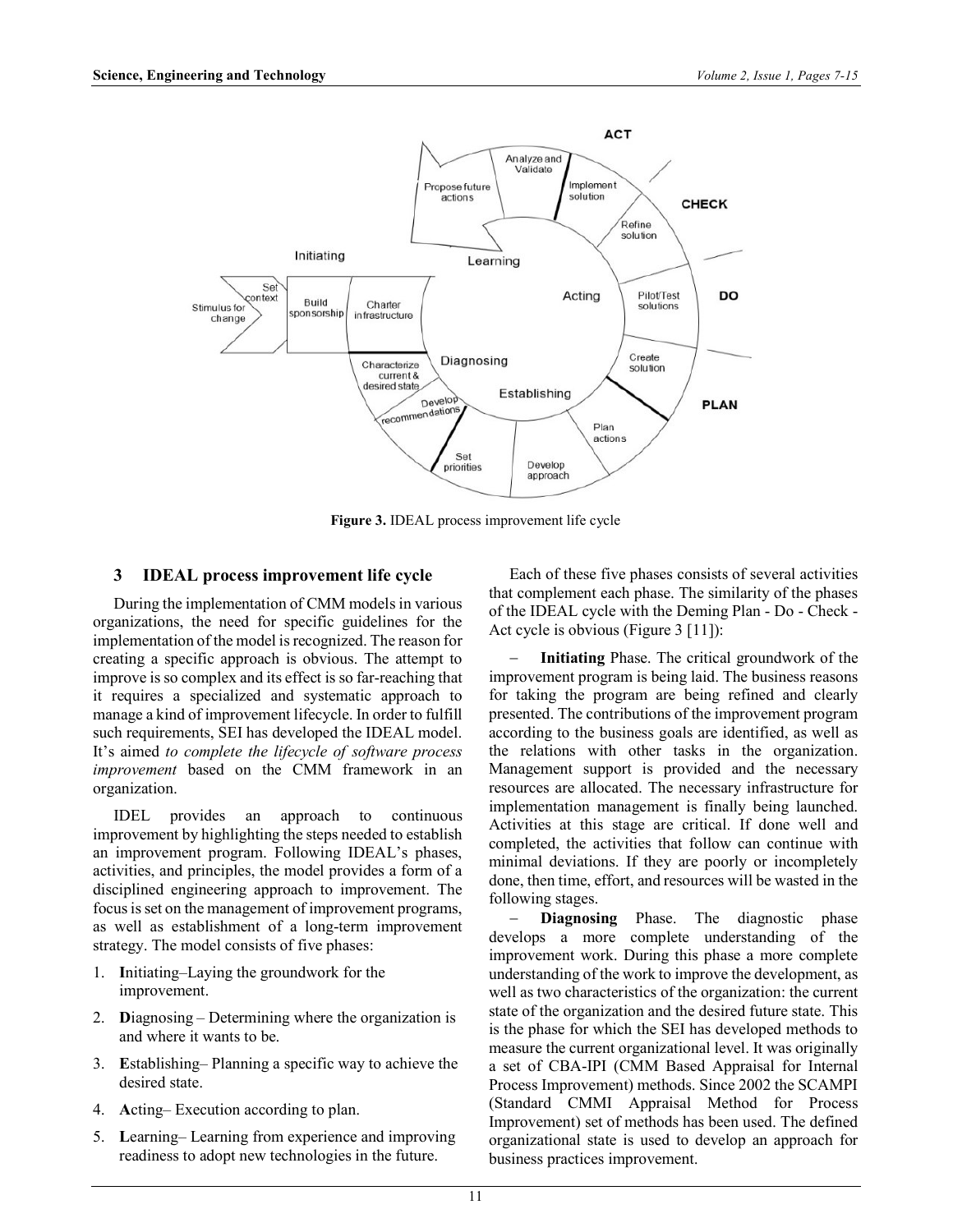Establishing Phase. The purpose of this phase is to develop a detailed work plan. Priorities are set as a reflection on the recommendations created during the diagnostic phase, as well as organizational operations and requirements for the operating environment. A prioritybased approach is developed, whilst actions, checkpoints, desired outcomes and responsibilities are finally specified in the action plan.

 Acting Phase. Activities in this phase help the organization to implement the work that was conceptualized and planned in the previous three phases. These activities usually require more time and more resources than all the other phases combined.

 Learning Phase. This phase completes the improvement cycle. One of the goals of the IDEAL model is continuous improvement and readiness to implement changes. In the Learning phase, the overall experience from the IDEAL model is reviewed to determine what has been met, whether the attempt has met the objectives, and how the organization can implement change in a more effective/efficient way in the future.

## 4 Software process improvement in small organizations

Related studies highlight many of the factors that affect SPI projects in small organizations. In our approach, we gather and analyze the most important factors for their successful implementation. Based on the selected factors, we categorize each within one of three major categories. Later, we extract and compare prerequisites for success aligned with the structural organization of KPA found in CMM/CMMI framework.

The original focus of the CMM was on enterprise organizations and contracting large projects with the government. However, there are a huge number of companies that are not able to successfully start and complete activities to improve the software process, due to their internal structure, and especially the number of employees. These companies also have an interest in obtaining an assessment of the maturity of their processes in such a way as to enable them to participate in projects seeking such companies as a condition of bidding for the contract.

One of the first challenges for small organizations is that their primary business goal is survival. Even after realizing that the status quo is unsatisfactory and that SPI will help the organization, and after finding resources and allocating individual responsibility for change, using CMM remains a difficult business decision. According to Paulk [4], small organizations tend to believe "We are all competent .. We all communicate with one another. We are all heroes". This is how the author describes a very common situation within small organizations trying to explain their internal software process during the appraisal.

The term "small and medium organizations" is often the subject of discussion. The SEI describes small projects as "3-4 months' duration with 5 or fewer people". Other authors [12] define a small organization with less than 50 software designers and developers and small projects with less than 20 employees. Somewhat different, certain European authors favoring the SPICE program define small companies with less than 15 people, and medium between 15 and 50 people [13].

The key point is that the small organizations, same as large, have issues with undocumented requirements, resource allocation, training, and product documentation. Regardless of these challenges, they tend to act in an agile and efficient way [14]. Usually, small teams are more productive than large ones - they get closer faster and have fewer communication problems [15]. Some tend to use minimal processes and rely on human skills, while others insist on rigorous use of procedures, planned processes, and methodological steps, techniques, and tools. The dilemma remains open - how much process discipline is needed and what is its role in small organizations and small teams.

### 4.1 Common factors constraining or enabling the process improvement

Since the first appearance of failures and open questions in the implementation of SPI projects in small organizations, the large number of papers that have researched this topic emerged. We find that even in the period of intensive spread of CMM models in the industrial environment, some of the open issues were defined, along with the key factors for success. In the early CMM work, Humphrey [1], [16] defined differences in expectations of results from the SPI project in a characteristic environment such as small companies. Later, Abbot [17] identified six keys to SPI, and Jonhson and Brodman [18] identified seven challenges in small organizations. Subsequent papers present similar approaches that further describe and categorize success factors in a variety of ways, such as Wongsai [14], Conradia and Fuggetta [19], Kautz [20], Rifkin [21], Allison [22], Taupe [23], Kuhrmann [24], Duba [25], and Alfaro [26]. It is noticeable that a certain number of papers connect success factors with the principles of the general theory of change management.

Based on these researches, some of the general principles and rules for SPI projects are identified and presented. In Table 1., the mapping between extracted factors and prerequisites for success needed to adopt and exploit each factor as enabling is presented. The factors are categorized in one of three categories: Business, Process and People.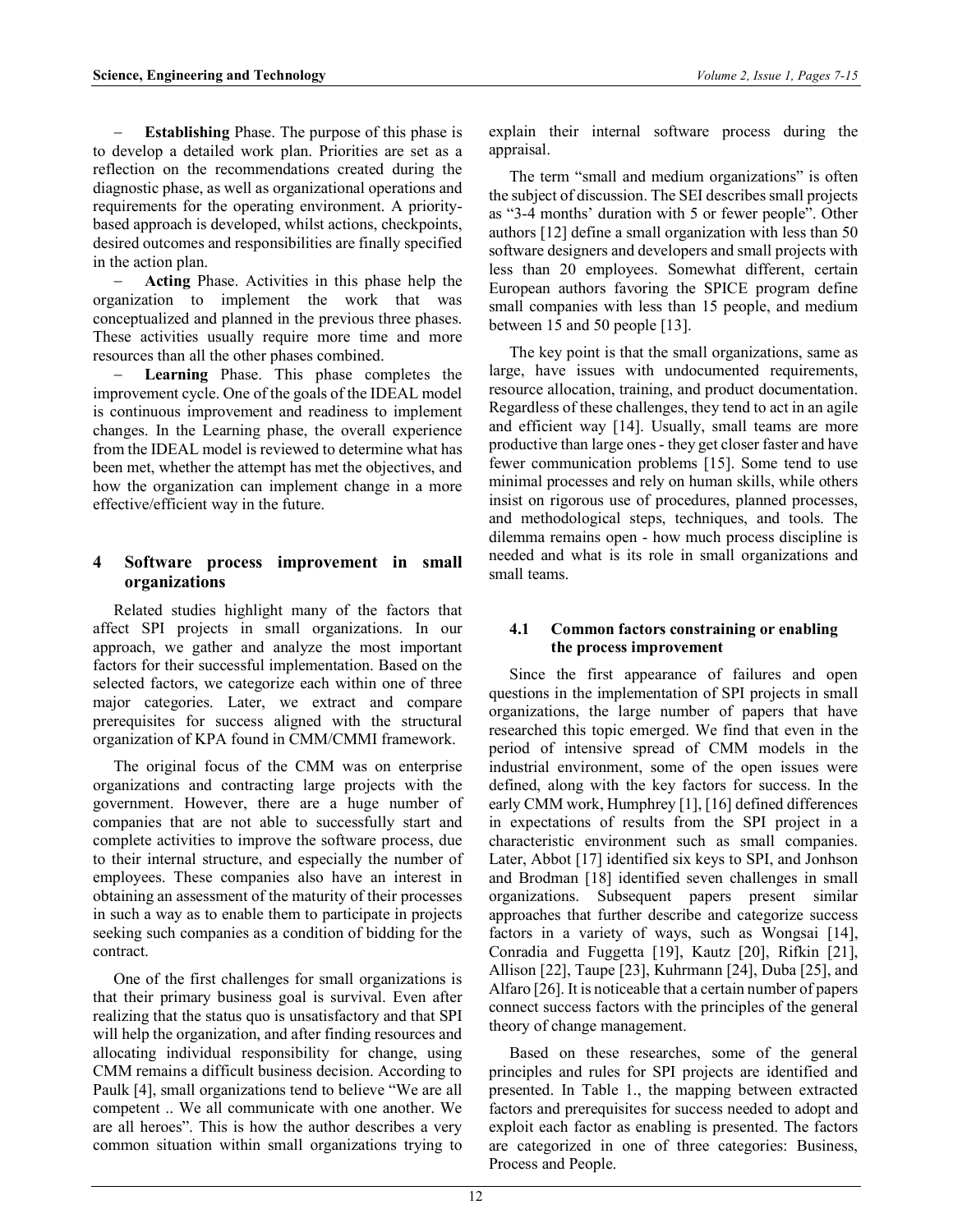| Category        | Factor                                                           | <b>Description</b>                                                                                                                                                                                                                                                                            |
|-----------------|------------------------------------------------------------------|-----------------------------------------------------------------------------------------------------------------------------------------------------------------------------------------------------------------------------------------------------------------------------------------------|
| <b>Business</b> | Gains from improvement are<br>cumulative                         | Although they produce significant technical and organizational costs, SPI gains<br>accumulate over time if the organization continues to maintain SPI in a<br>systematic and consistent manner.                                                                                               |
| <b>Business</b> | Cost benefit analysis                                            | Aim for an internal cost benefit model including depreciation of expenses.<br>Perform one experimental SPI attempt in the short term and then inform<br>management that a usable result may require more time than expected.                                                                  |
| <b>Business</b> | Focus on development goals<br>and innovations                    | SPI initiative should be primarily focused and consistent with business goals<br>and strategies in order to ensure a positive effect on the organization's<br>performance that leads to improved software products.                                                                           |
| Process         | Empirical models and<br>approaches are hypothesis                | Although different approaches and concepts of improvement are presented,<br>each should be treated as a hypothesis due to imperfect evidence.                                                                                                                                                 |
| Process         | Improvement is always<br>performed in a different<br>environment | There is no specific and universal model that can be completely copied, nor is<br>there a specific methodology that can always be followed - organizational<br>uniqueness.                                                                                                                    |
| Process         | Measurable goals                                                 | The goal measurement is used in two ways: monitoring the quality of the<br>software product along with customer satisfactions, and external monitoring<br>and certification.                                                                                                                  |
| Process         | Learning                                                         | SPI is about learning, not control. The SPI team should work independently of<br>the quality assurance team. Use information about how people really work, not<br>how they describe it. A reward system for reporting problems or suggesting<br>ideas for improvements should be established. |
| Process         | Implementation of automated<br>software support                  | Automated support for software processes is usually overemphasized. Only<br>stable processes, e.g. inspection, testing, configuration management are suitable<br>for automated support.                                                                                                       |
| Process         | Internal resources and<br>resistant to change                    | The ratio of used resources and resistance to change is inversely proportional.<br>With reduction in organizational size, resistance becomes more of an issue.                                                                                                                                |
| People          | Domination of the<br>sociological component                      | Software development and software processes take place in an environment that<br>has the characteristics of technical and sociological systems. However, SPI is<br>run exclusively by humans and technological features of the system are<br>negligible here.                                 |
| People          | Motivation for change                                            | Designers and developers are motivated for change; if possible, start with<br>bottom-up concrete initiatives, and continuously increase their participation<br>through situational learning.                                                                                                  |
| Process         | Process improvement<br>champion                                  | Process improvement champion who has experiences that they can draw on to<br>deliver the improvement should be selected. Their political strength within all<br>stakeholders is important.                                                                                                    |

Table 1. SPI success factors

Underlying the various frameworks and approaches to SPI are, in fact, similar factors that have been taken into consideration. In addition to these principles, the emphasis is on providing preconditions for successful programs.

#### 4.2 Prerequisites for success

Using any CMM framework alone will not raise an organization's level of process maturity enough. Although each approach provides different empirical models, they all in fact share the same fundamental assumptions for success. Only when these conditions are met, various types of SPI project risks can be significantly reduced.

The partial answer in enabling prerequisites for success can also be found in structural organization of KPA in CMM/CMMI framework. They are organized

according to certain characteristics: Commitment to action, Ability to change, Executive activities, Measurement and analysis, and Verification of implementation. Here, we emphasize the Ability to change, which should provide an answer to the following question: What prerequisites must exist within a project or organization to implement software processes? It contains practices related to resources, training, orientation, organizational structure, and utilities.

It is necessary to create such an environment that will adapt and provide the preconditions for success, regardless of the individual method used. As previously pointed out, these methods must be treated as hypotheses. The preconditions are general, familiar, and simple, but if considered carefully, it is clear that they are not always easy to provide.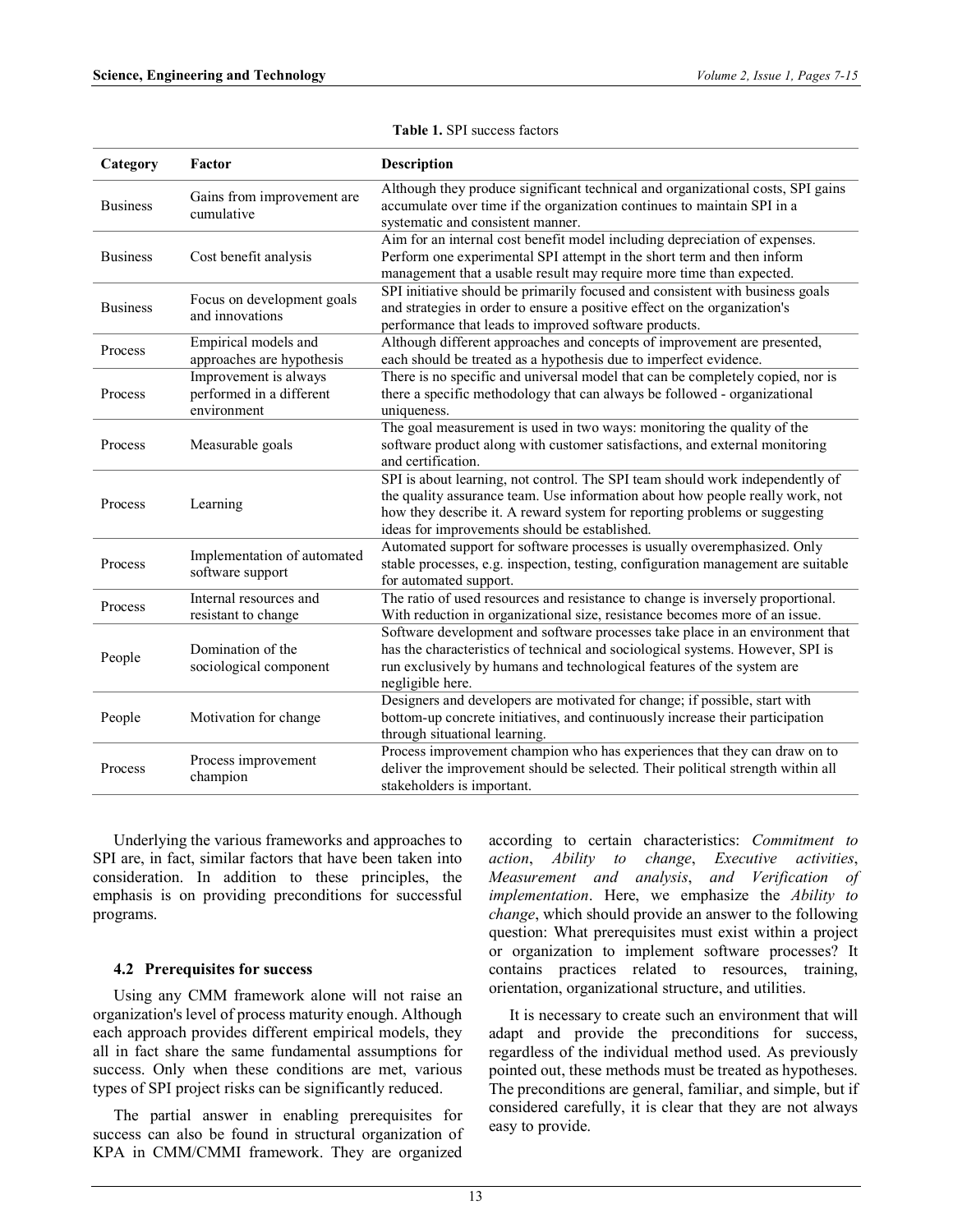If an organization agrees that these prerequisites for success must be met before any improvement program is launched, then there are important implications for the SPI program. Primarily, the program or project manager is partially relieved of responsibility for the success or failure of the program. Although the first prerequisite is leadership, the adoption of these principles has overcome this definition and the focus is evenly distributed on other prerequisites:

- 1. Leadership. The starting point for any successful project is leadership, focused on clearly defined goals and objectives. Unfortunately, this is hard to find in most small organizations and what is lacking even in large organizations. Leaders must be ready to remove all ambiguities and direct the organization towards defined goals and objectives.
- 2. Commitment. Management must show commitment to the adopted policy of improvement by its example so that other people can follow them. Also, commitment is required from every member of the organization. The level of this commitment may vary between individuals, but management must be balanced and build a team that will stand behind the project.
- 3. Honesty. Many organizations only rhetorically work on improvement projects and cannot face the truth about their environment. Organizations that are not honest in their intentions, as well as their shortcomings and failures, are too weak to take any action for improvement.
- 4. Training. Once the guidelines are adopted, the organization must mobilize to support them. Training on the chosen model or approach should show people the behaviors that are expected of them. The training itself often does not teach behavior, so the organization must carefully separate training on individual topics of behavior in specific situations.
- 5. Professionalism. Requirements identification, cost estimation, systems engineering, systems testing, and project management are all formal professions today. Each of these professions implies certain knowledge, so well-trained and skilled professionals must be appointed to such professional positions.

It is obvious that the dominance of the sociological component within all prerequisites causes their relation to factors from the category "People" from Table 1, whether they refer to SPI managers, developers, or other people. Such people must be skilled in software engineering and able to automatically adjust their activities to the optimal goals of the system during the program. The set of solutions or the solution to a recognized problem, as well as the time and effort required, will vary the most due to the different approaches of individuals and teams.

# 5 Conclusion

CMM models are one of the standard frameworks for software processes improvement. Along with their first introduction into the industrial community, they started a discussion about new approaches to achieve maximum improvement, with minimal costs, and in different types of software organizations.

The quality of the processes, as well as the use of statistical controls to maintain continuous progress, is constantly emphasized. However, the software is not similar to any other product and it is difficult to compare the path to its improvement with other products. Software development, like other design and engineering jobs, is not mechanized or disciplined production. It contains a strong creative component that includes human and social interaction and that cannot be fully planned in a standard or detailed process model.

An additional problem is the implementation of CMMbased models in small and medium-sized companies and organizations. Frequent ambiguity of the model and its complexity, in addition to all the previously identified risks, leave a lot of space for failure and abandonment of CMM-based improvement programs. In this paper the assumptions that an organization must meet in order to approach such general efforts are analyzed.

CMM does not describe how to create an effective software organization. It contains behaviors or best practices that such successful companies should demonstrate. If a company or organization is CMM compatible, it is not a guarantee that the software project will be successful, although it is true that this compatibility can increase the chances of the project being successful.

In order to reach the desired level of maturity, it is necessary to start and lead improvement programs. The empirical IDEAL model for improvement created in SEI provides a good foundation for initiating and leading a cycle of continuous improvement. This model uses already recognized techniques and methods of general management and change management, which together create an environment for overcoming business problems and creating a successful organization.

Small companies and organizations involved in software development and maintenance initially have a higher risk when implementing improvement programs based on CMM models. Characteristic factors for the success or failure of SPIs are most often related to general change management activities. SPI programs are, in fact, related to change management in a software organization. Although considered dynamic and ready for constant change in the business environment, risks of failure are pronounced when it comes to small organizations.